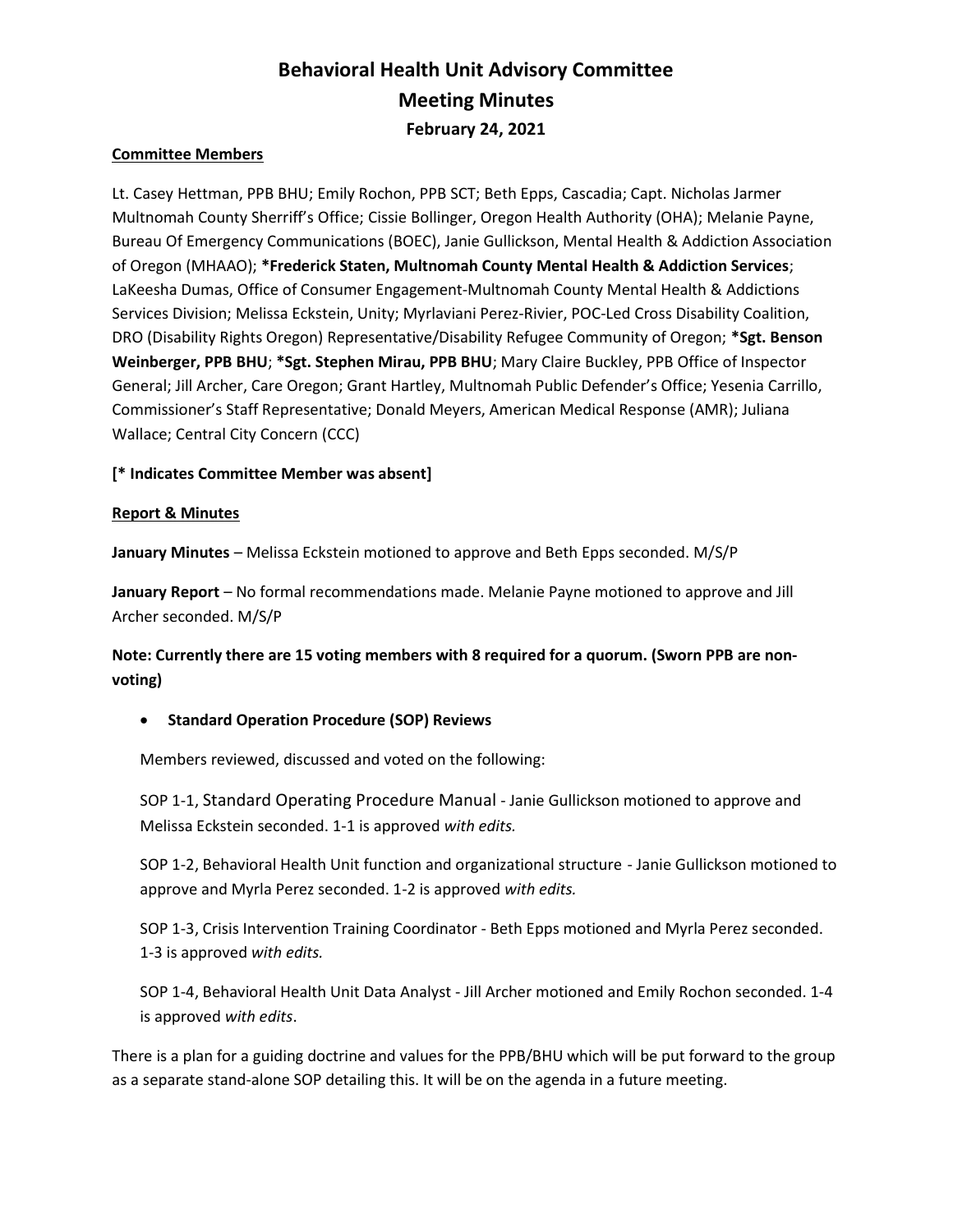### **Updates**

• BHU - Lt. Casey Hettman – Reiterated that the BHU was reduced to three Behavioral Health Response Teams (BHRT) on 2/4/21. The reduction from five teams was a result of staffing constraints and budget reductions within the Portland Police Bureau. This means there will be one BHRT team per precinct (North, Central & East). In addition to this the BHU is also down one additional officer due to an injury. They will be off work for approximately three to four months. This officer will be temporarily filled in the interim per the Chief's authority. Effective 03/29/2021 BHU staff will be transitioning to being physically back in the BHU offices full time. BHU staff had been working in a hybrid model working remotely part time and in the office part time. Returning staff to the office will provide an opportunity to collaborate more

effectively.

Portland Street Response (PRST) – The BHU is looking for opportunities to collaborate with the Portland Street Response Team and they are in operation and going to calls as of last week.

A member inquired how they are dispatched.

Answer – via 911 calls to the Lents neighborhood (which is the pilot program area). Portland Street Response is geographically limited to that neighborhood. It is unknown when an expansion will occur. BOEC will eventually need a dedicated dispatcher for the program. The goal is to have the program operate citywide by this time next year.

Portland Street Response has a strong social media presence. The makeup of the team is a mental health professional riding along with an EMT/Fire first responder. PSR Community Health Workers follow up with individuals after the initial PSR response. They will help manage the case after initial contact. PSR will be adding additional community health workers or peers to the team in approximately six months.

A member inquired what the outcomes have been so far. To date there have been seven calls that they have responded to. The PSR is being well received by individuals in the community and they are very eager to assist the community.

The BHUAC requested a point person to contact for future inquiries regarding PSR and it was agreed that this information would be sent out to the group post meeting.

Service Coordination Team (SCT) – Emily Rochon – In reference to moving the contract to the JOINT Office, Emily met with Commissioner Ryan, Mark Jolin and A/C Davis. There is strong support to keep the SCT contract in the general fund. Ultimately, this requested change needs to go back to the City Council for a final decision. The difference between the SCT program and other social services is that PPB formed, designed and implemented this program from the inside and reached out to social services for partnerships. Emily will continue to keep the BHUAC updated and informed on this issue.

 Coalition of PPB Advisory Groups (CAG) – Janie Gullickson – The purpose of CAG is to build relationships, hear about the work being done, and effectively communicate with the Police Chief and Mayor's offices.

February 08, 2021 - Janie was unable to attend the meeting.

Janie advised she will share the link and calendar for the upcoming CAG meetings with the BHUAC.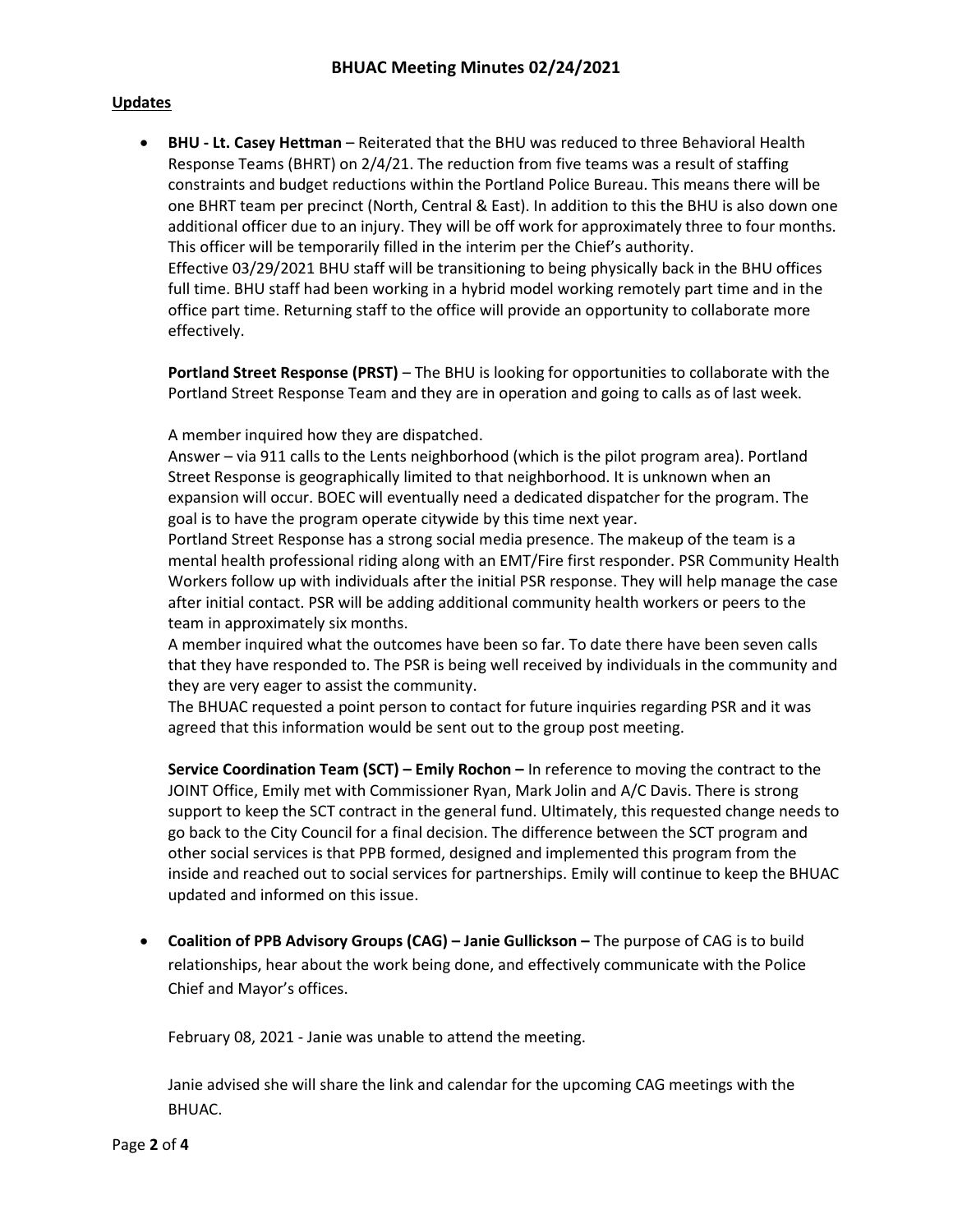## **Discussion**

The BHUAC discussed that the proposed meetings referenced within the Community Engagement Plan should be scheduled on a quarterly basis. There was discussion regarding what the format would be. Even though the BHUAC meeting minutes are publically available the meeting itself is not open to the public so there is a strong interest to find out more about the work being done in this Committee. One aim of the Community Engagement Plan is for the Committee to receive information regarding community concerns and what they would like addressed. The goal is to have an open dialogue with the community. Given the ongoing pandemic it was suggested that the meeting should initially be done virtually.

It was decided by the BHUAC that the first meeting should take place in March. The framework for this first meeting should entail education on what the BHUAC is, the work BHUAC does, and how partners serve and guide the work that the BHU does.

Suggestions regarding meeting organization:

- Have community member write and send in questions ahead of time and have a portion of time at the end of the meeting to address the questions
- Communicate clearly what the BHU is when marketing the meeting to the community so that people have an idea of what the work consists of and it could be used as a referral source in the meeting
- If it is out of scope have a quick redirection/resource for that person to utilize
- Who will attend? Committee members who pledged to attend so far are Casey, Janie, Emily and Melissa. A facilitator will be utilized to set the stage for a meaningful meeting amongst the parties.

Discussion regarding how outreach will be handled occurred and it was agreed that PPB would post about it on social media and links to existing networks via committee members which have already been cultivated within everyone's professional work would be utilized.

The meeting should be approximately 90 minutes long and start at 6:00pm. But the timing for the meeting can always be modified for future meetings if needed.

American Sign Language, closed captioning option and recording for future access and accessibility for all was discussed to foster inclusivity. A committee member volunteered to look into this resource further and share with the group for scheduling and pricing.

Wednesday, March 24, 2021 will be the first Community Engagement Plan Meeting, convening at 6:00pm.

Wednesday, June 23, 2021 will be the second Community Engagement Plan Meeting.